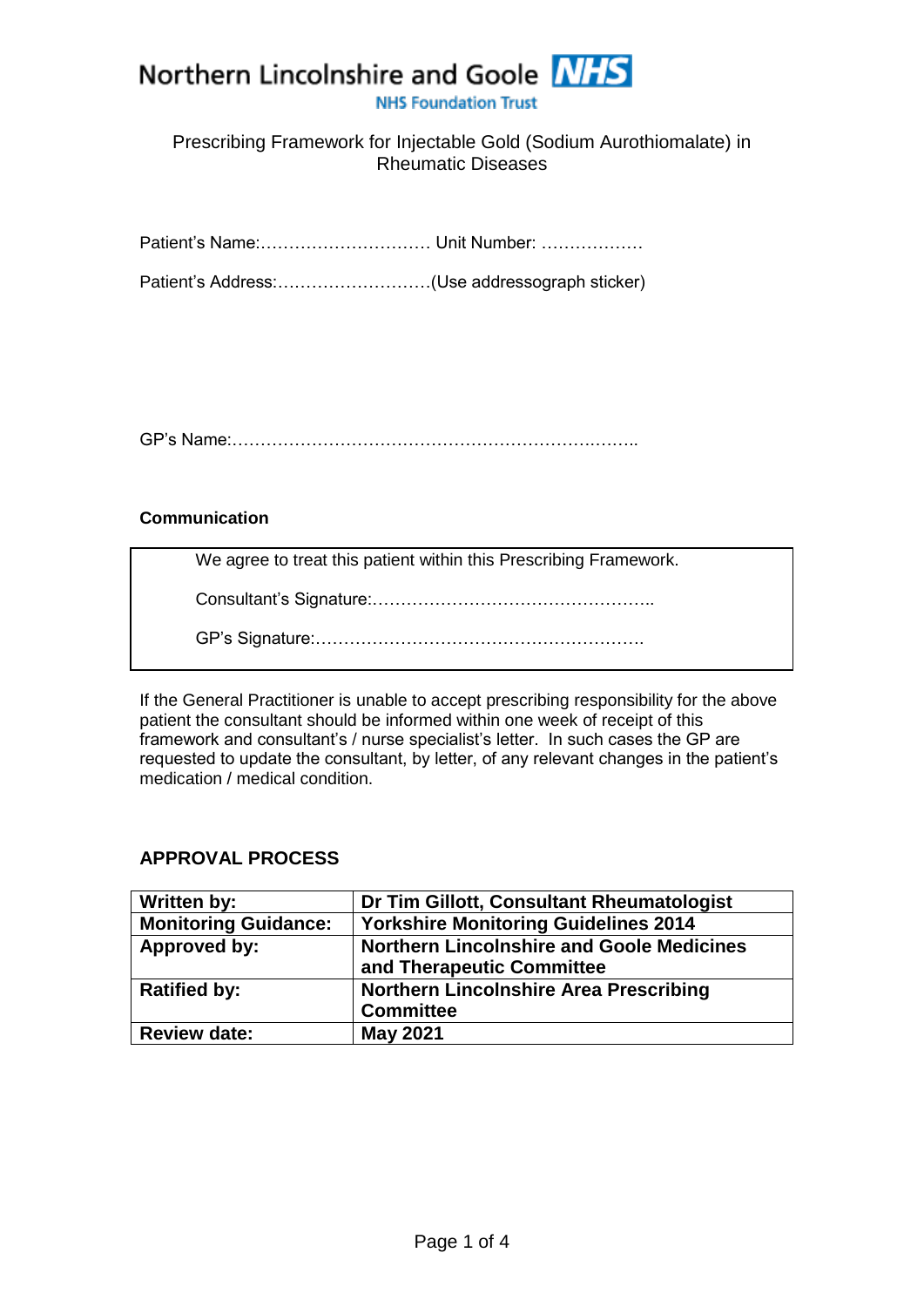Northern Lincolnshire and Goole NHS

**NHS Foundation Trust** 

#### **Background**

DMARDs are fundamental to arresting the disease process in Rheumatoid Arthritis and other inflammatory arthritides. While early initiation of therapy is essential to arrest the disease process, sustained use is vital if disease suppression is to be maintained. Prolonged therapy requires long-term monitoring for toxicity and safety profile

Intra muscular gold is a DMARD that may be used for rheumatoid arthritis (NICE Clinical Guideline 79, [www.nice.org.uk/cg79\)](file:///F:/Users/David/AppData/Local/Microsoft/Windows/Temporary%20Internet%20Files/Content.IE5/WKPKHJB9/www.nice.org.uk/cg79).

These guidelines aim to provide a framework for the prescribing of I.M.Gold by GPs and to set out the associated responsibilities of GPs and hospital specialists who enter into the shared care arrangements.

| <b>INJECTABLE GOLD (SODIUM AUROTHIOMALATE)</b> |                                                                                                                                                                                                                                                                                                                                                                                                                                                                                                                                                                                                                                                                                                                                                                                                                                                                       |  |
|------------------------------------------------|-----------------------------------------------------------------------------------------------------------------------------------------------------------------------------------------------------------------------------------------------------------------------------------------------------------------------------------------------------------------------------------------------------------------------------------------------------------------------------------------------------------------------------------------------------------------------------------------------------------------------------------------------------------------------------------------------------------------------------------------------------------------------------------------------------------------------------------------------------------------------|--|
| Dose:                                          | RA - An initial 10mg intra-muscular test dose should be given in the<br>first week followed by a maintenance dose of 50mg by intra-muscular<br>injection the following week and then weekly. Patients should be<br>monitored for 30 minutes following each dose. FBC and urine should be<br>checked before each injection. Frequency of injections can be<br>reduced according to response to once every 4 - 8 weeks.                                                                                                                                                                                                                                                                                                                                                                                                                                                 |  |
| <b>Baseline Tests:</b><br>Routine              | <b>FBC</b><br>U&E<br><b>LFT</b><br>Urinalysis<br>Baseline chest X-ray<br>Inform patient to report – pruritis, metallic taste in the mouth, sore throat<br>or tongue, buccal ulceration, easy bruising, purpura, epistaxis, bleeding<br>gums, inappropriate menstrual bleeding or diarrhoea.                                                                                                                                                                                                                                                                                                                                                                                                                                                                                                                                                                           |  |
| Monitoring:                                    | FBC, U&E, LFT and Urinalysis at the time of each injection<br>$\bullet$<br>(Provided blood results are stable. The results of the FBC need<br>not be available before the injection is given but must be<br>available before the next injection (i.e. it is permissible to work<br>one FBC in arrears). Blood test frequency may be reduced to 3<br>monthly in long term stable users. Patients could be guided to<br>have a blood test (e.g. for CRP) just prior to their secondary care<br>appointment.<br>Urinalysis must be done before each injection.                                                                                                                                                                                                                                                                                                           |  |
| Indications for<br>Stopping<br>Therapy:        | Note: Anaphylactic reaction may occur at any stage of treatment and<br>usually occurs within the first 10 minutes of administering the injection.<br>If the patient develops sore throat, glossitis, buccal ulceration, easy<br>bruising, a rash or bleeding perform an immediate blood test. If any of<br>the following occur, stop treatment and contact the hospital specialist:<br>$\langle 3.5 \, 10^{9}$ L or below local normal range<br><b>WCC</b><br>Neutrophils < $2.0 10^9$ L or below local normal range<br><150 $10^{9}$ L or below local normal range<br>Platelets<br>Proteinuria/Blood >1+ (Where protein is detected do MSU and if<br>negative perform a urine PCI / PCR (or 24 hour urine collection for<br>protein and creatinine clearance). If blood tests are normal despite the<br>above symptoms, stop treatment for 1-2 weeks (until symptoms |  |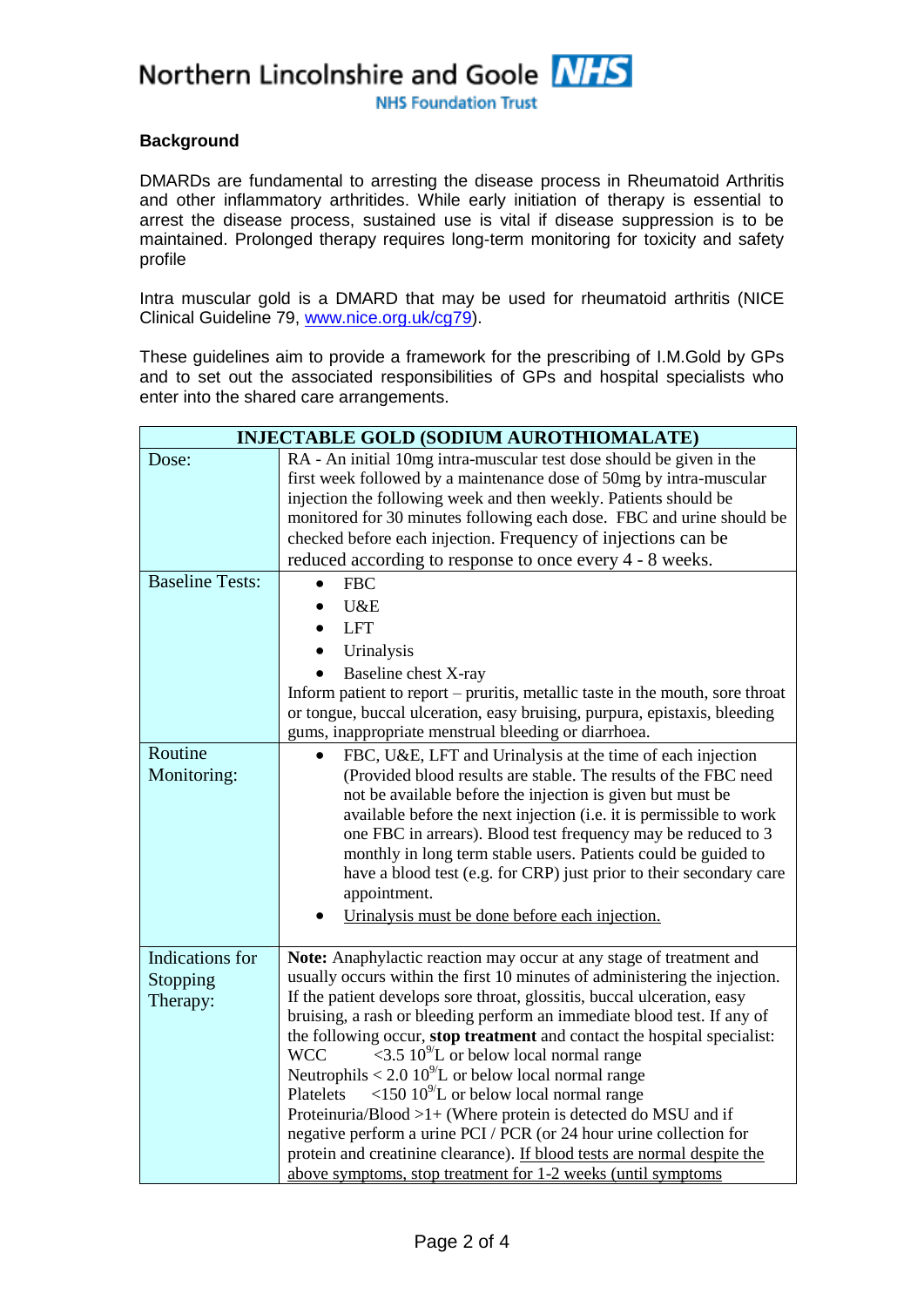# Northern Lincolnshire and Goole NHS **NHS Foundation Trust**

|                                                                                               | disappear) and consider re-challenge with test dose (consult hospital    |  |  |  |
|-----------------------------------------------------------------------------------------------|--------------------------------------------------------------------------|--|--|--|
|                                                                                               | <u>specialist).</u>                                                      |  |  |  |
| Assessment of                                                                                 | If after reaching a total dose of 1g (excluding test dose), no major     |  |  |  |
| Response:                                                                                     | improvement has occurred the Specialist will usually discontinue         |  |  |  |
|                                                                                               | therapy.                                                                 |  |  |  |
| Additional                                                                                    | Contra-indicated - Gross renal or hepatic disease, history of blood      |  |  |  |
| information:                                                                                  | dyscrasias, exfoliative dermatitis and systemic lupus erythematosus      |  |  |  |
|                                                                                               | (SLE).                                                                   |  |  |  |
|                                                                                               | Important drug reactions:                                                |  |  |  |
|                                                                                               | Penicillamine (increased risk of rashes and bone marrow                  |  |  |  |
|                                                                                               | depression)                                                              |  |  |  |
|                                                                                               | Aspirin (increased risk of aspirin-induced hepatic dysfunction)          |  |  |  |
|                                                                                               | ACE inhibitors (increased risk of severe anaphylactoid                   |  |  |  |
|                                                                                               | reactions)                                                               |  |  |  |
|                                                                                               | Phenylbutazone or oxyphenbutazone (use with caution)                     |  |  |  |
| Pregnancy $\&$                                                                                | Avoid in pregnancy and breastfeeding as safety has not been established. |  |  |  |
| Breastfeeding:                                                                                |                                                                          |  |  |  |
| Please refer to licensed datasheet for more comprehensive prescribing information:            |                                                                          |  |  |  |
| http://www.medicines.org.uk/EMC/medicine/18613/SPC/Myocrisin+100mg+ml+Solution+for+Injection/ |                                                                          |  |  |  |
|                                                                                               |                                                                          |  |  |  |